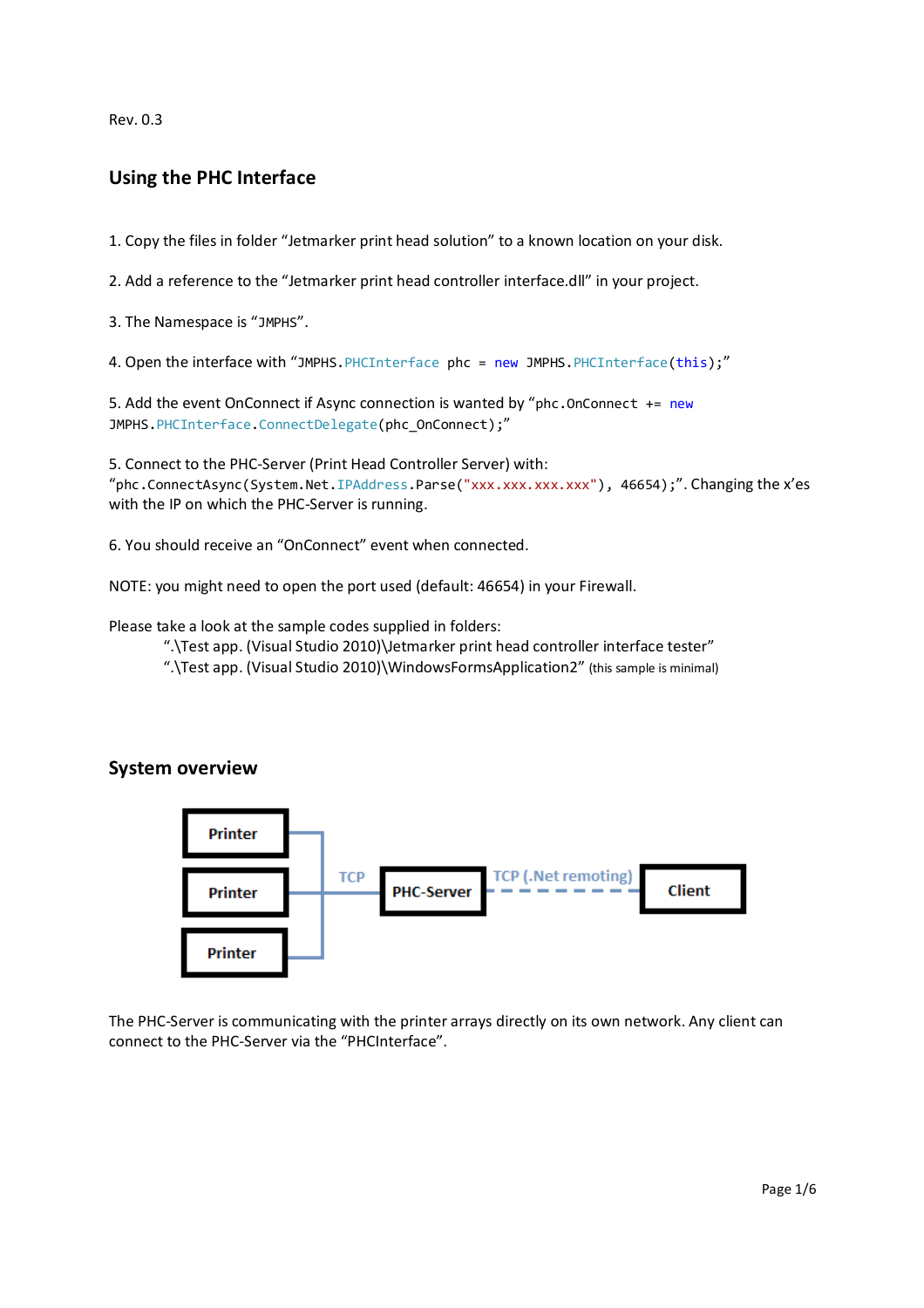Rev. 0.3

#### Method description

```
Default constructor. 
Use "PHCInterface(ISynchronizeInvoke Synchronizer)" constructor if event callbacks are 
required. 
PHCInterface() 
Use this constructor if event callbacks are required, supply "this" (PHCInterface(this)) 
as System.Windows.Forms.Form or System.Windows.Forms.Control. 
PHCInterface(ISynchronizeInvoke Synchronizer) 
Get information about a specific printer 
SPrinter GetPrinter(int PrinterId) 
Get list of all printers 
SPrinter[] GetPrinters() 
Get information about a specific array 
SArray GetArray(int ArrayId) 
Get list of all arrays 
SArray[] GetArrays() 
Get temperature readings for a printer 
STemperature[] GetTemperatures(int PrinterId) 
Connect to printer (non blocking). On success or failure the "OnConnect(...)" event is
sent.
bool ConnectAsync(IPAddress Ipaddress, int Port) 
Connect tp printer (blocking). 
bool Connect(IPAddress Ipaddress, int Port) 
Disconnect 
void Disconnect() 
Add images to image queue – [NOT IMPLEMENTED]
int AddImage(System.Drawing.Image[] image, string ImageId) 
Upload images to all arrays – [NOT IMPLEMENTED]
void SetImage(System.Drawing.Image[] image) 
Upload an image to the array. 
void SetImage(System.Drawing.Image image, int ArrayId) 
Download the current image from the array – [NOT IMPLEMENTED]
System.Drawing.Image GetImage(int ArrayId)
Ping the PHC-Server with an integer, replies with the same value as supplied 
int Ping(int Input) 
Set temperature setpoints, overrides configuration values temporarily. Configuration 
values will be re-downloaded to printer upon restart of application.
void SetTemperature(int PrinterId, double ArrayASetpoint, double ArrayBSetpoint, double
FrameASetpoint, double FrameBSetpoint)
```

```
PrinterId = -1 will send setting to all printers
```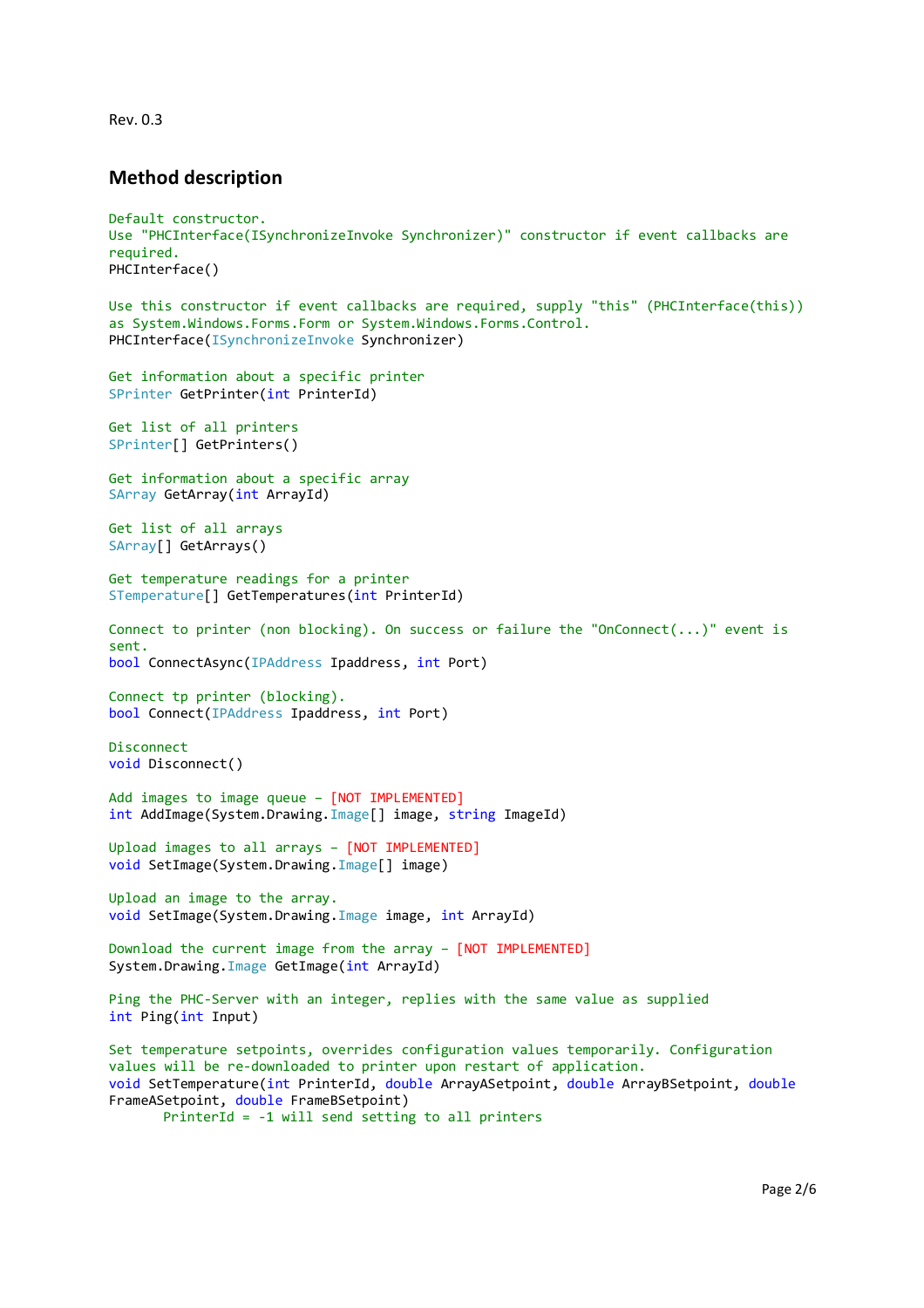Rev. 0.3

```
Set temperature setpoints, overrides configuration values temporarily. Configuration 
values will be re-downloaded to printer upon restart of application. 
void SetTemperature(int PrinterId, double ArrayASetpoint, double ArrayBSetpoint, double
FrameASetpoint, double FrameBSetpoint, double Tank) 
       PrinterId = -1 will send setting to all printers 
Set tickle values (nurse pulse), overrides configuration values temporarily. 
Configuration values will be re-downloaded to printer upon restart of application.
void SetTickle(int PrinterId, STickleData TickleData) 
       PrinterId = -1 will send setting to all printers 
Start/Stop a dropwatch
void SetDropwatch(int PrinterId, SDropwatchData DropwatchData) 
       PrinterId = -1 will send setting to all printers 
Set printer to ignore 
void SetSensorIgnore(int PrinterId, bool On)
```

```
PrinterId = -1 will send setting to all printers
```
### Events

```
Raised when the connection to PHC-Server succeeds or fails 
event ConnectDelegate OnConnect
```
Raised when an error is detected event OnError

```
Raised when a status change is detected 
event OnStatus
```

```
Raised when a temperature delta of +/- 0.5 degrees is detected
event OnTemperature
```
# Types

```
Temperatures sources 
enum ETemperatureSource
{ 
     ThermalArrayA, 
     ThermalArrayB, 
     FrameArrayA, 
     FrameArrayB, 
     Tank, 
     CpuBoard, 
     PowerBoard 
} 
Temperature information from a specific printer 
struct STemperature
{ 
     public double Temperature; 
     public double Setpoint; 
     public ETemperatureSource Source;
```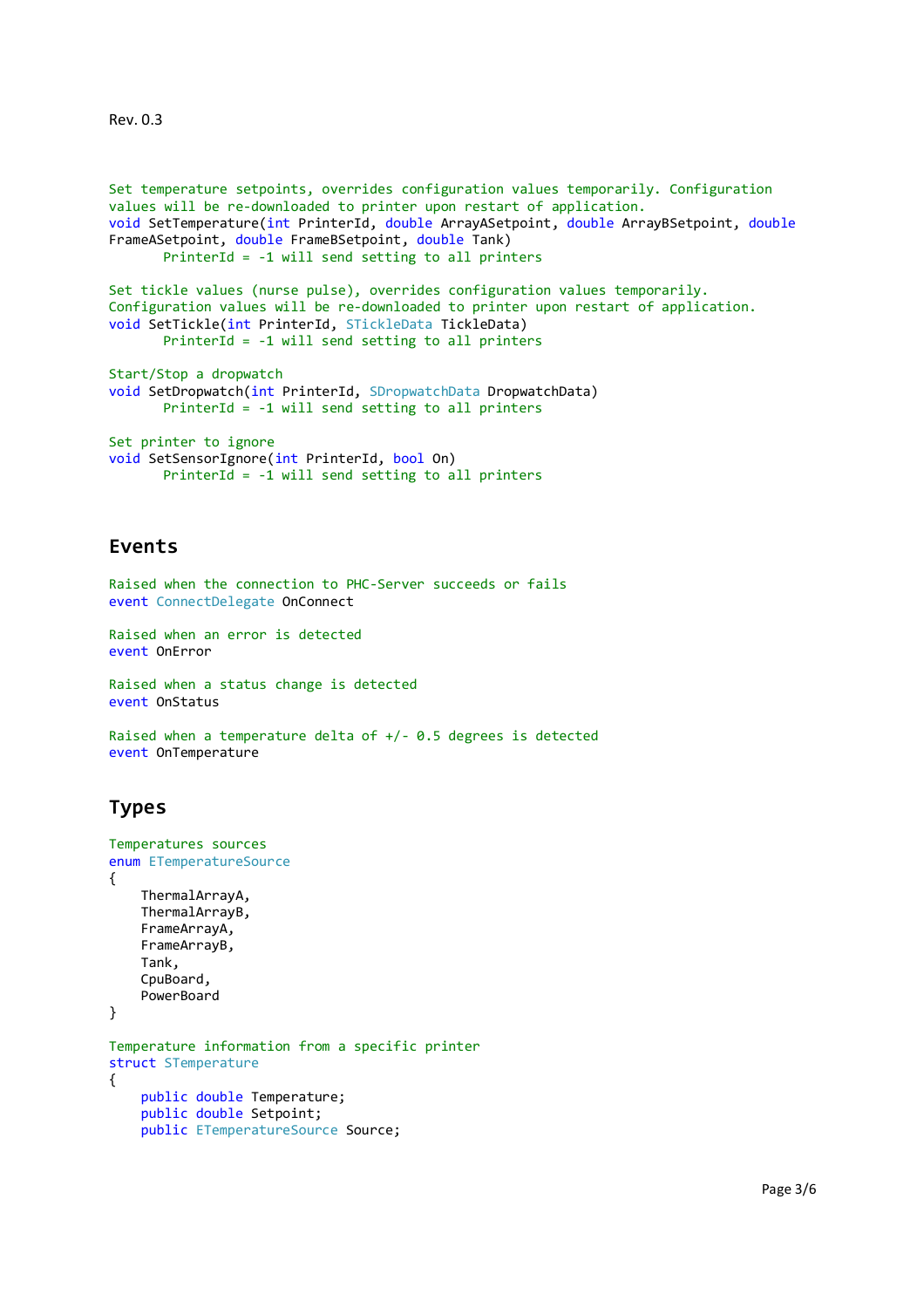```
Rev. 0.3 
} 
Printer types 
enum EPrinterType
{ 
     DimatixPolaris512 
} 
Printer information structure 
struct SPrinter
{ 
     public int Id; 
     public string Name; 
     public string Location; 
     public EDeviceType DeviceType; 
     public string PrinterTypeString; 
     public IPAddress Ipaddress; 
     public override string ToString() 
     { 
         return string.Format("{0} ({1}, {2}) ", Name, Location, PrinterTypeString); 
     } 
} 
Array information structure 
struct SArray
{ 
     public int Id; 
     public string Name; 
     public SDevice[] Devices; 
     public int EncoderPulses; 
     public int EncoderPulsesUnit; 
     public int SensorDistance; 
     public int FixedPrintSpeed; 
     public double FireAmplitudeAdjustment; 
     public double FireWidthAdjustement; 
     public bool NurseOn; 
     public double NurseRiseTime; 
     public double NurseFallTime; 
     public double NursePulseWidth; 
     public double NurseAmplitudeAdjustment; 
     public int NurseFrequency; 
     public int NurseDelay; 
     public double BurstAmplitudeAdjustment; 
     public int BurstFrequency; 
     public int BurstShots; 
     public int BurstDelay; 
     public override string ToString() 
     { 
         return Name; 
     } 
}
```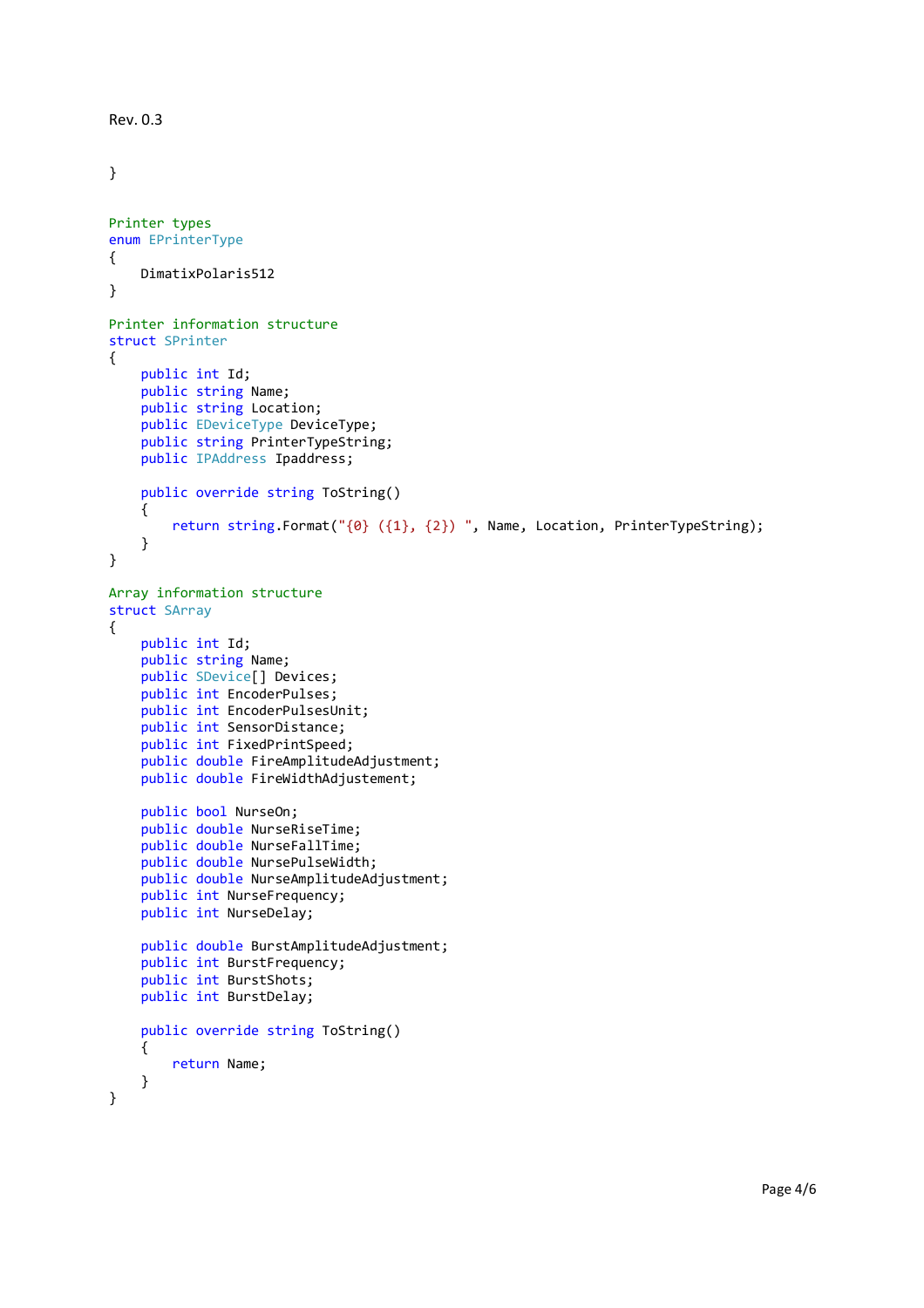```
Rev. 0.3
```

```
Device information structure
public struct SDevice
{ 
     public int Id; 
     public string Name; 
     public string ArrayName; 
     public EDeviceType DeviceType; 
     public object DeviceClass; 
     public int Position; 
     public override string ToString() 
     { 
         return string.Format("{0} ({1})", Name, ArrayName); 
     } 
} 
Dimatix Polaris 512 information structure
public struct SPolaris512
{ 
     public string Name; 
     public System.Net.IPAddress IpAddress; 
     public int Port; 
     public SFireCurve FireCurveA; 
     public SFireCurve FireCurveB; 
     public double TemperatureSetpointArrayA; 
     public double TemperatureSetpointArrayB; 
     public double TemperatureSetpointFrameA; 
     public double TemperatureSetpointFrameB; 
     public double TemperatureSetpointTank; 
     public SJet[] Jets; 
     public int DistanceArrayToA; 
     public int DistanceAtoB; 
} 
Jet information structure
public struct SJet
{ 
     public int Id; 
     public bool Available; 
} 
Fire curve information structure
public struct SFireCurve
{ 
     public double RiseTime; 
     public double FallTime; 
     public double PulseWidth; 
     public double Amplitude;
```
}